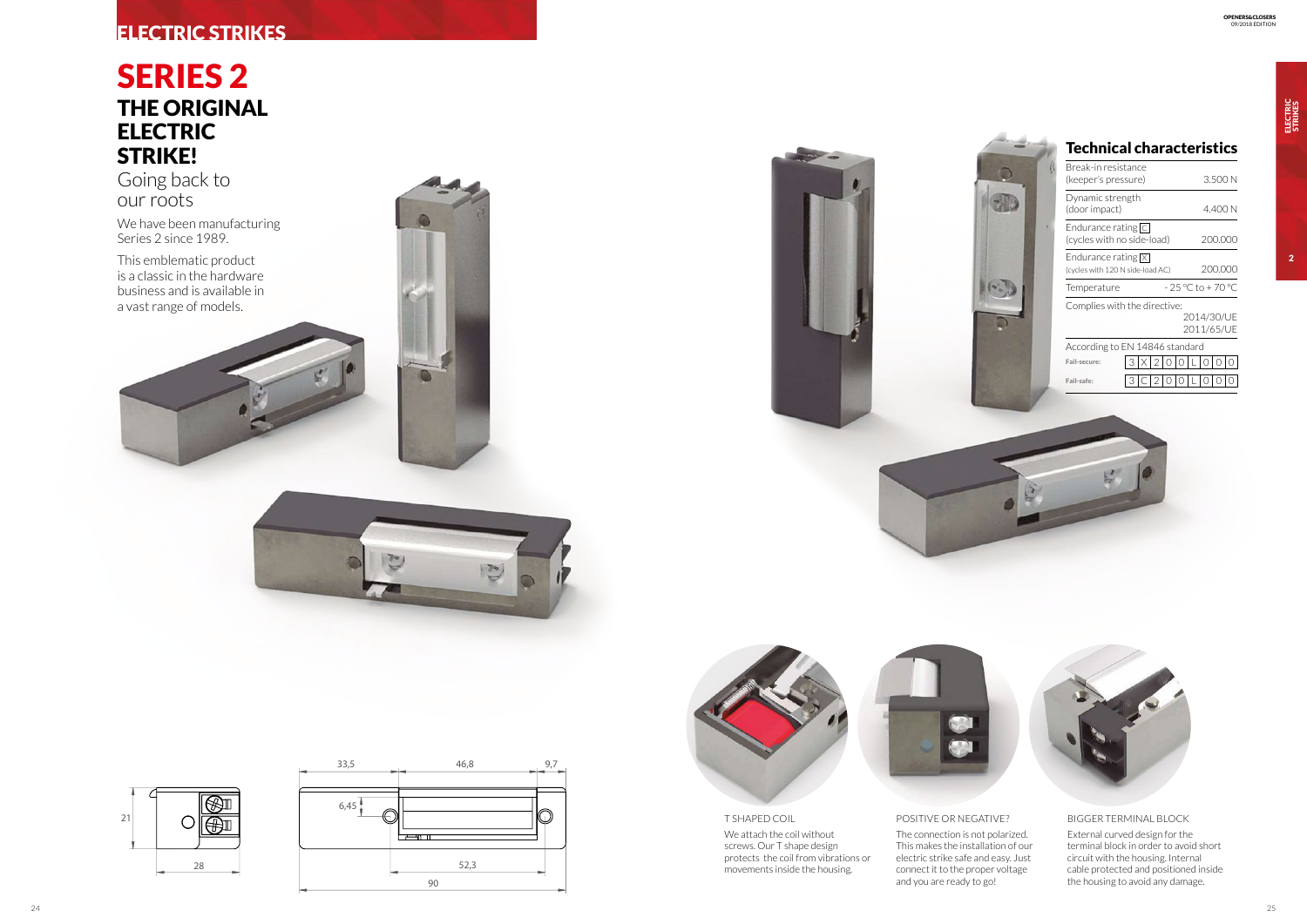

to house the bolt and facilitate the automatic access.

Available colors Remember to add the desired color behind the reference. For example: B10 in Black would be **B10K** K K K S



 $\alpha$ 

They are available for right or left DIN doors, and also for horizontal (90 mm) and vertical (120 mm) mechanical locks. With a wide variety of functions and voltages, these electric strikes quickly unlock standard doors with low power consumption.

> **B10**(Color) DIN L

 $\frac{22}{ }$ 





DIN L